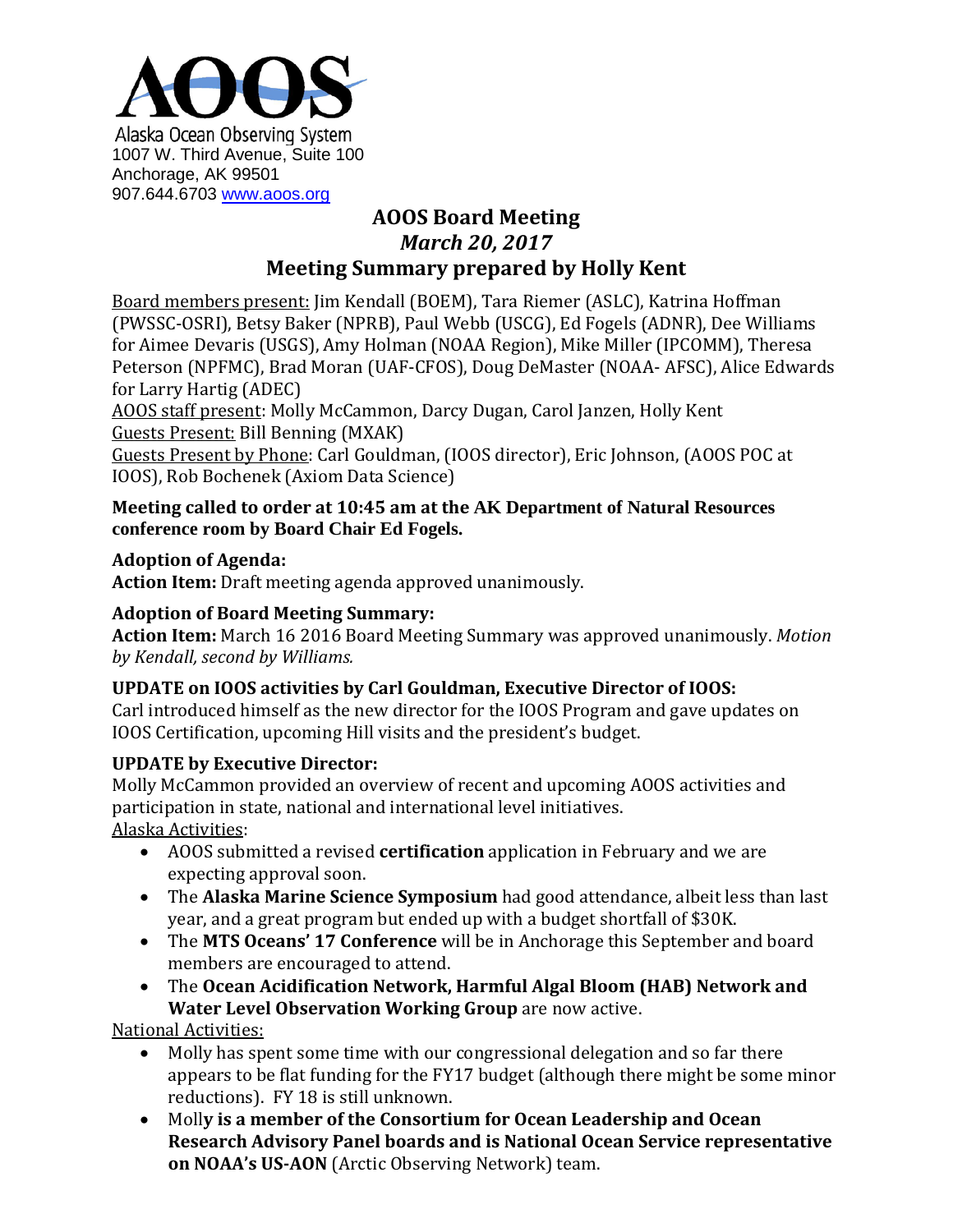- Despite the flat funding scenario, an additional \$6.4M is being requested by the IOOS Association for gliders and HF radars as a result of the association's "Fill the Gaps" campaign.
- The IOOS Program was not one of the programs targeted for elimination in the "skinny budget" from the administration.
- Molly referred to the **June 29, 2015 AOOS Board meeting summary,** which described the board's priorities if faced with future reductions.

## **BUSINESS ITEMS**

## **Approval of FY17 work plan:**

AOOS' FY17 budget will start June 1, 2017 and thus far we are expecting to receive the same amount as last year: \$2,131,000. We have submitted several proposals and are investigating ways to recoup costs associated with the investment in the Alaska Data Assembly Center. AOOS plans to fund all programs at the same level as last year. **Action Item:** The board approved the FY17 conceptual work plan. *Motion by DeMaster, second by Hoffman.*

### **October 2016 Strategic Planning Notes presented for discussion on follow-up actions.**

The strategic planning effort from last fall with the board included recommendations to:

- Provide the board with outreach tools. Staff prepared the first AOOS Annual Impact Report in response. The AOOS 101 slides are being updated.
- Review AOOS Data Systems. An external review of the AOOS Data Management System is in the planning stage in response.
- Review and update build out plans. Development of build out plans for AOOS are in progress in response.
- Review the organizational structure of AOOS. This process has not been started yet.

# **Process for acceptance of new grant funding:**

Molly proposed a new method for notifying the board of proposal submissions, based on a request by the board at the last meeting and provided a revision to the **EXECUTIVE DIRECTOR SIGNING AUTHORITY** originally approved by the AOOS Executive Committee on January 6,2012.

### **Action Item:**

The board approved the new proposal submission notification process and a revision to the **EXECUTIVE DIRECTOR SIGNING AUTHORITY** after making some minor changes. *Motion by Riemer, second by Baker*

### **Approval of new Data Management Advisory committee members:**

Molly introduced the following people for approval of their addition to the Data Management Advisory Committee: Becky Heim (NWS) to replace Louise Fode, Michael Couch (NWS) to replace Angela Corona (NWS) and Dayne Broderson (UAF) to replace Tom Heinrichs (UAF). Molly also noted that the composition of this committee may change after the external review of AOOS' Data Management System.

### **Action Item:**

The Board approved the addition of the three proposed members. *Motion by Kendall, second by DeMaster.*

### **Reconvened at 1:50 pm at Coast Guard conference room.**

**Briefing and board discussion with Coast Guard 17th District Commander RADM Michael McAllister:**